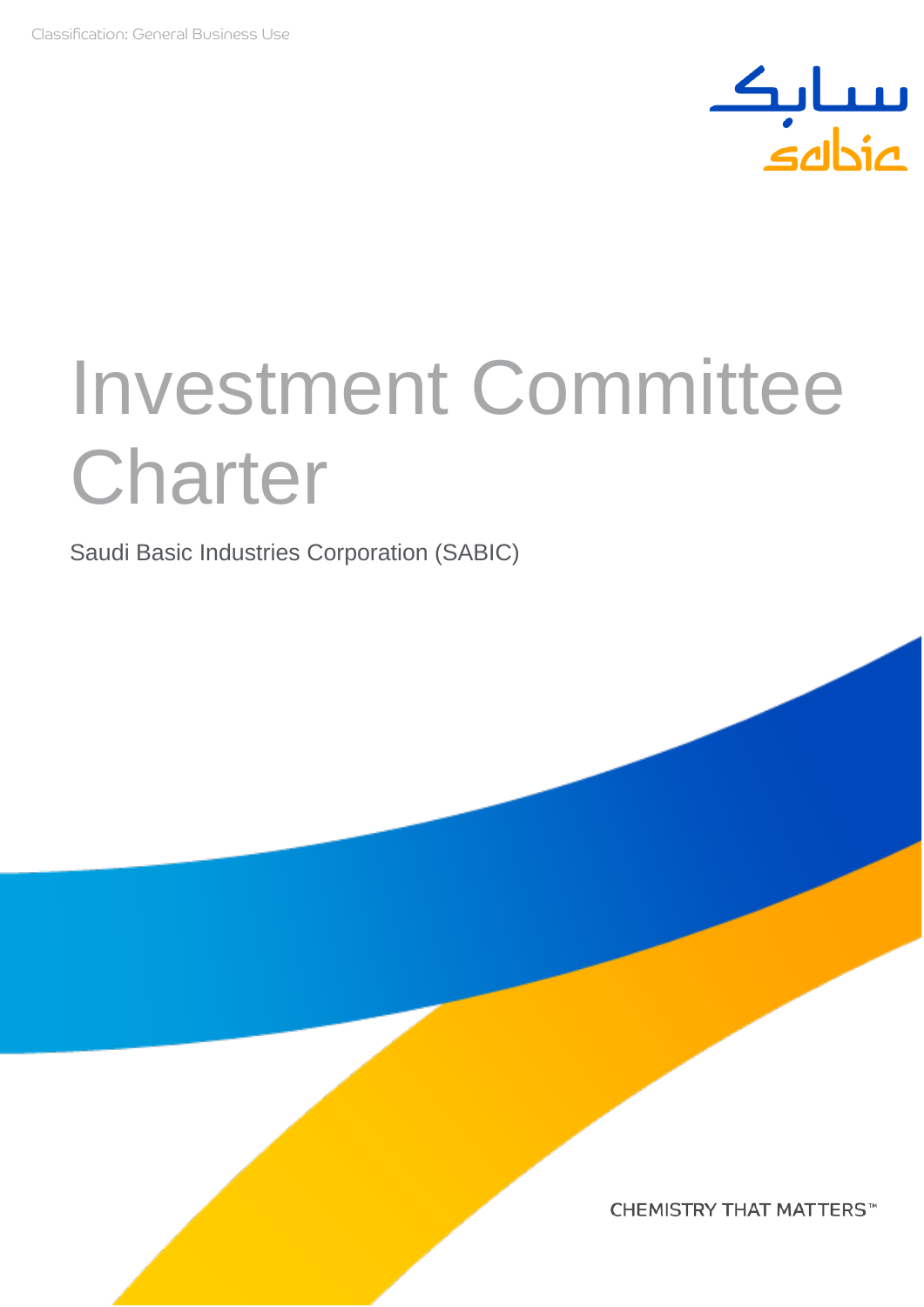## **Contents**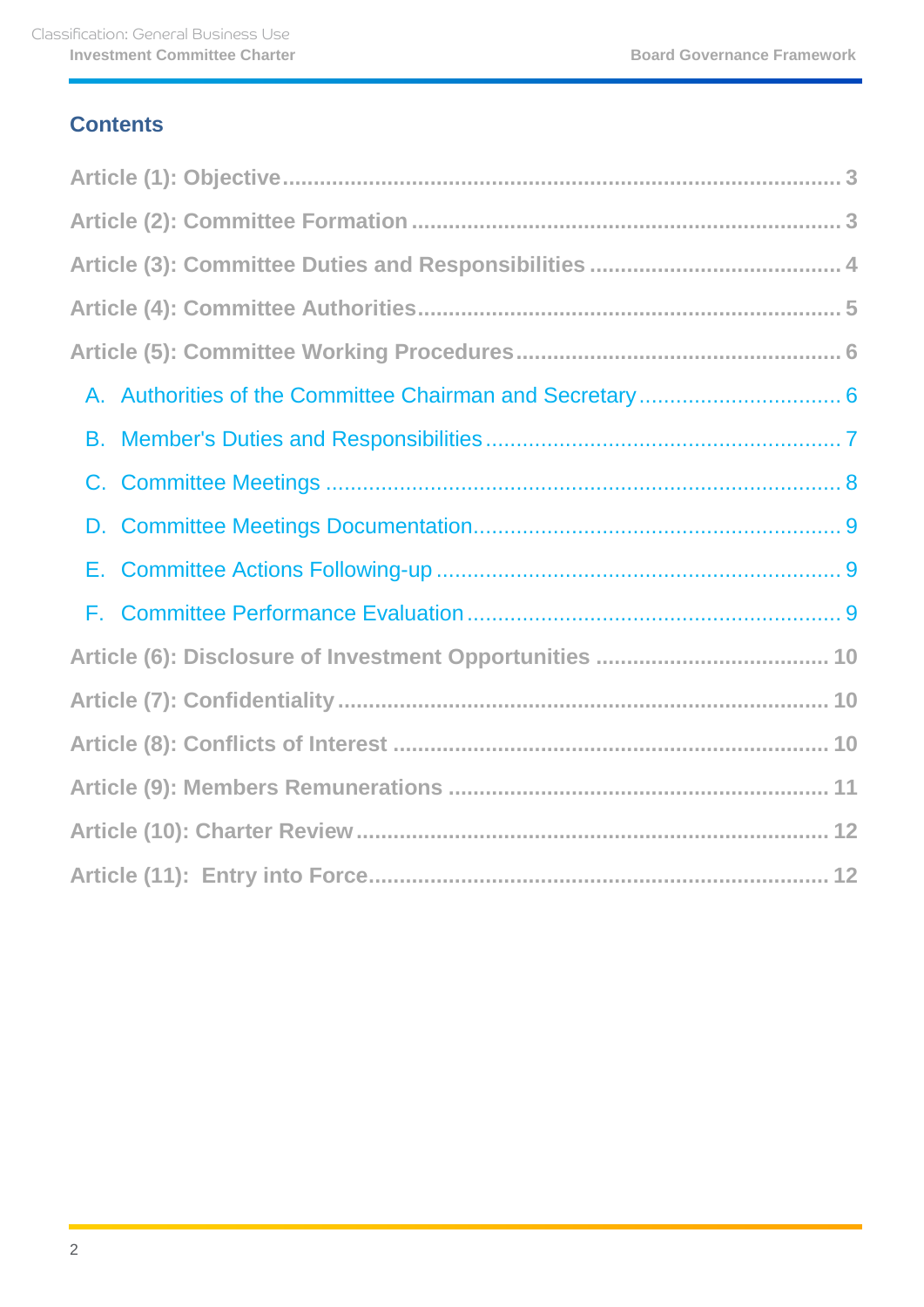## <span id="page-2-0"></span>**Article (1): Objective**

The objective of this Charter is to regulate the Investment Committee function through determining its duties, authorities, working procedures and rules of nomination of its members, in accordance with the regulatory rules for activities of committees of listed joint stock companies as provided for in the Corporate Governance Regulations issued by the Capital Market Authority (CMA).

### <span id="page-2-1"></span>**Article (2): Committee Formation**

- The Investment Committee is formed by a Board resolution, which determines the rules of selection of the Committee members and their tenure and numerations as well as the Committee's duties and working procedures.
- The Committee is composed from the Board members according to the following selection rules:
	- o The candidate shall have a record of expertise relevant to the Investment Committee's duties and responsibilities.
	- o The candidate shall have a good awareness of the Company's business activities as well as the skills and expertise necessary to manage them.
	- o The candidate shall have a university degree in addition to knowledge of finance and accounting and the nature of the Company's business.
	- o The candidate shall have not been convicted of an offence of dishonesty, breach of trust or violation of laws and regulations of the Kingdom of Saudi Arabia or any other country.
	- o The candidate selection shall not violate the relevant laws, regulations and instructions.
- The number of Committee members shall not be less than three nor more than five.
- Committee members elect a Chairman, from among themselves, for the Committee term. In the absence of the Committee's Chairman, the present members appoint a chairman to lead the meeting.
- A Committee member shall carry out his/her duties and responsibilities from the date of his appointment until one of the following cases takes effect:
	- o Expiry of the Board's term.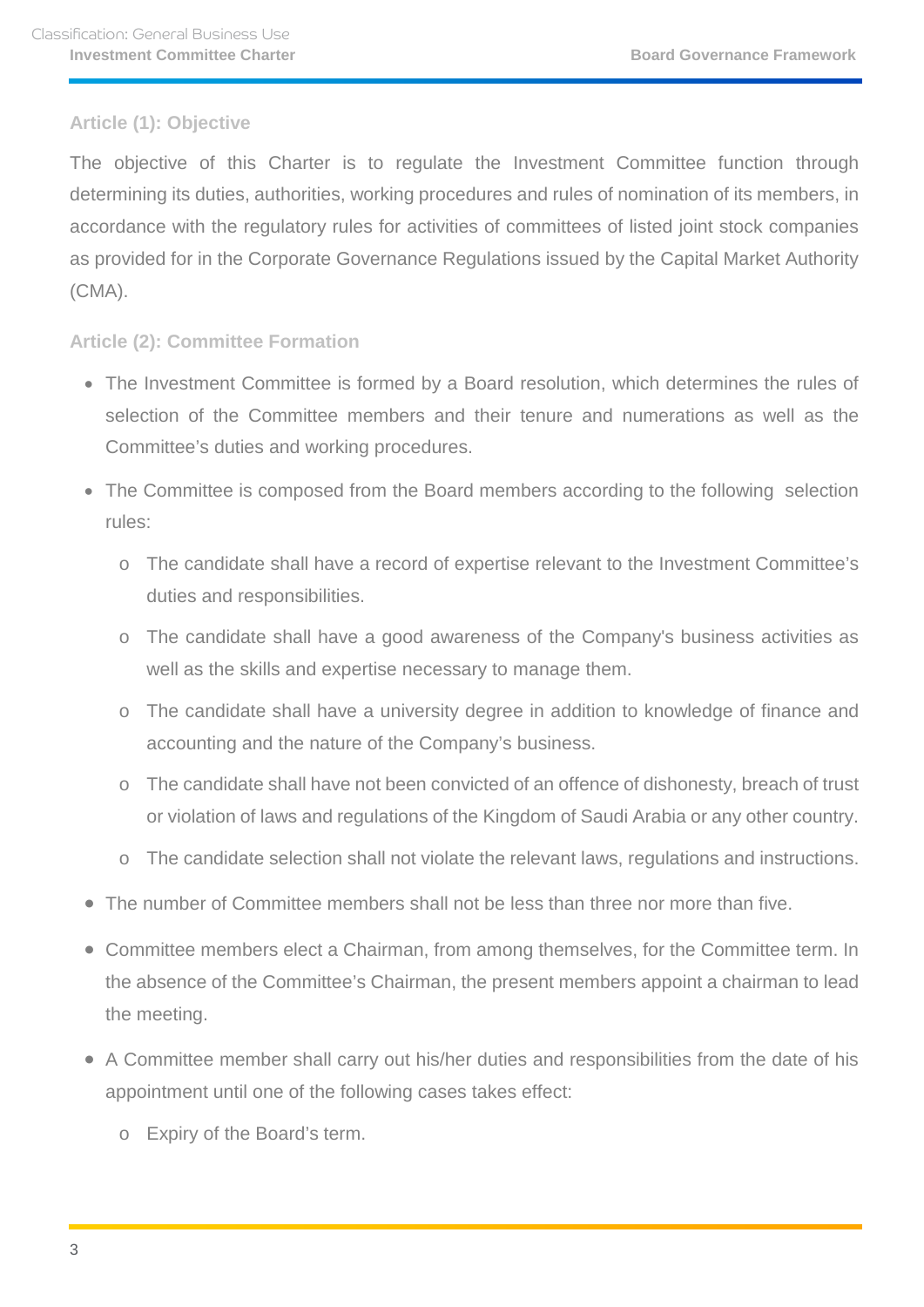- o Submitting his/her resignation, without prejudice to the Company's right to demand compensation if the resignation is tendered at an inappropriate time.
- o Member has developed a mental illness or a physical disability that prevents him/her from performing the Committee's duties.
- o Issuance of a court order declaring the member's bankruptcy or insolvency, or his/her request of settlement with creditors.
- o Conviction of committing an act of dishonesty, breach of trust, forgery, or violation of laws and regulations of the Kingdom of Saudi Arabia or any other country.
- o A resolution by the Board of Directors to terminate his/her membership of the Committee for any of the following reasons:
	- Breach of his/her duties and responsibilities to the extent that results in damage to the Company's interests.
	- Absence from three consecutive meetings within one year without a legitimate excuse.
	- Other reasons as may be determined by the Board, without prejudice to the right of the terminated member to claim compensation if the termination occurs for an unacceptable reason or at an inappropriate time.
- o Becoming disqualified due to losing any of the Committee's membership eligibility conditions, which are stated in this Charter.
- If the position of a Committee member becomes vacant due to one of the preceding cases or other cases during the Committee membership's term, the Board may appoint a member to the vacant position, provided that the Committee's membership rules stated in this Charter are met. The new member completes the term of his/her predecessor.
- The Committee shall have a Secretary General to be appointed by the Board.

## <span id="page-3-0"></span>**Article (3): Committee Duties and Responsibilities**

## The Investment Committee shall have the following duties and responsibilities:

• Working with the Executive Management to develop an investment strategy and policy for the Company commensurate with the nature of its business, activities and risk exposure; and making appropriate recommendations thereon.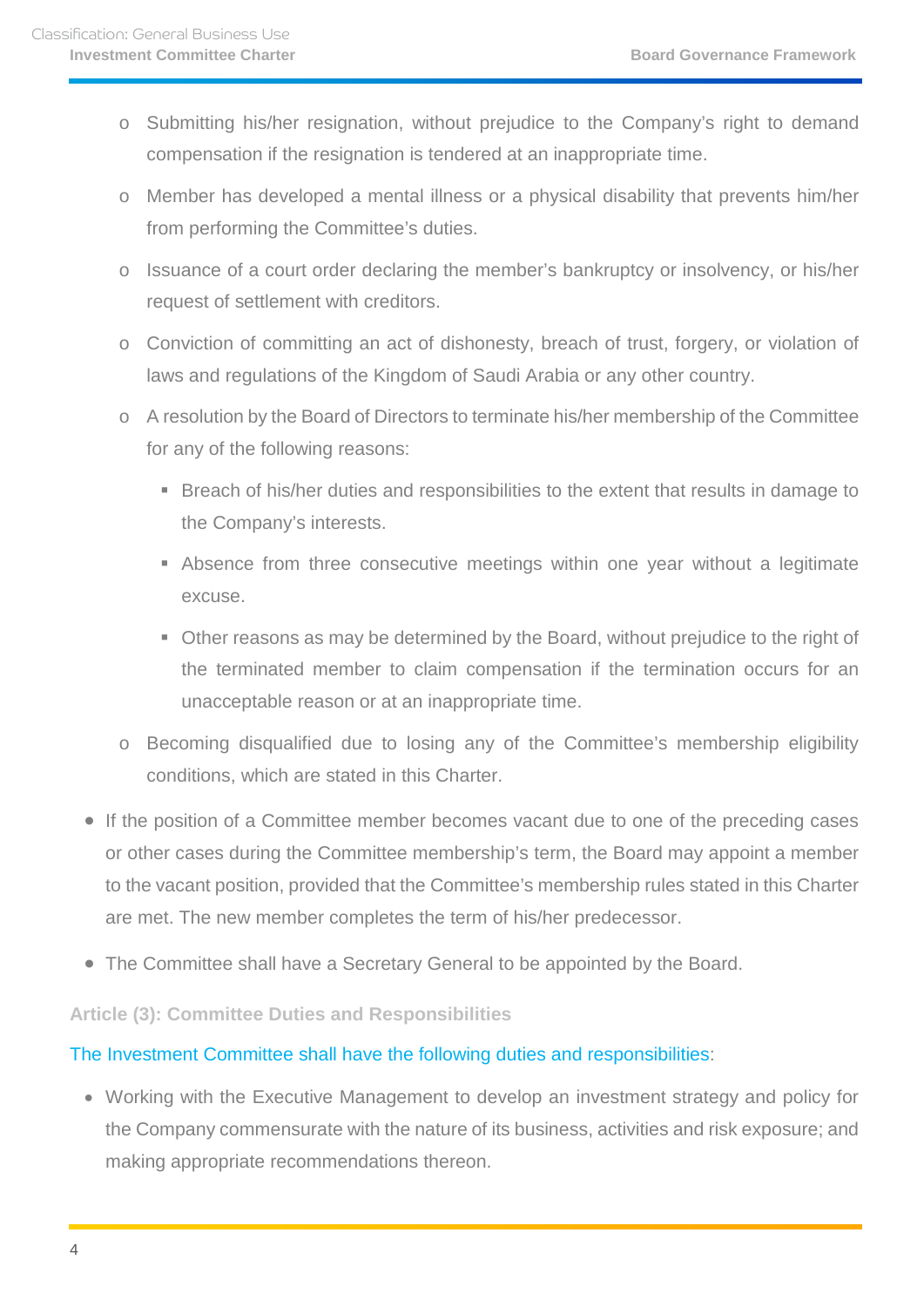- Reviewing the Investment Strategy and Policy regularly to ensure its consistency with changes that may occur in: the external environment in which the Company operates; and in the legislations governing the Company's business or strategic objectives or otherwise; and recommending to the Board proposed changes to the Policy.
- Overseeing the Company's investment activities and establishing appropriate processes for measuring and assessing investment performance.
- Studying and evaluating the investment opportunities proposed by the Executive Management as regards the following transactions, and making appropriate recommendations thereon:
	- o Merger or acquisition of companies, businesses, or assets.
	- o Any termination, sale, transfer of ownership, exit, or disposition of an existing investment.
	- o Joint ventures under partnership or joint venture agreements.
	- o Investments in new or existing projects, expansion projects, or other expansions in which the Company has an interest.
	- o Investment opportunities that the Executive Management wishes to enter.
	- o Examination of financing prospects for the above transactions.
- Ensuring that the proposed investment opportunities comply with the relevant laws, regulations and instructions.
- Identifying and prioritizing potential investment proposals.
- Studying the periodical progress reports of the Executive Management on the approved investment opportunities.

#### <span id="page-4-0"></span>**Article (4): Committee Authorities**

## The Committee shall have the following authorities to carry out its duties and responsibilities:

- Requesting the information and data necessary to assist the Committee in studying the topics that fall within its competencies or referred thereto by the Board.
- Subject to the Board approval, using the services of any expert or specialist the Committee deems suitable for the study of the matters that fall within its duties and responsibilities.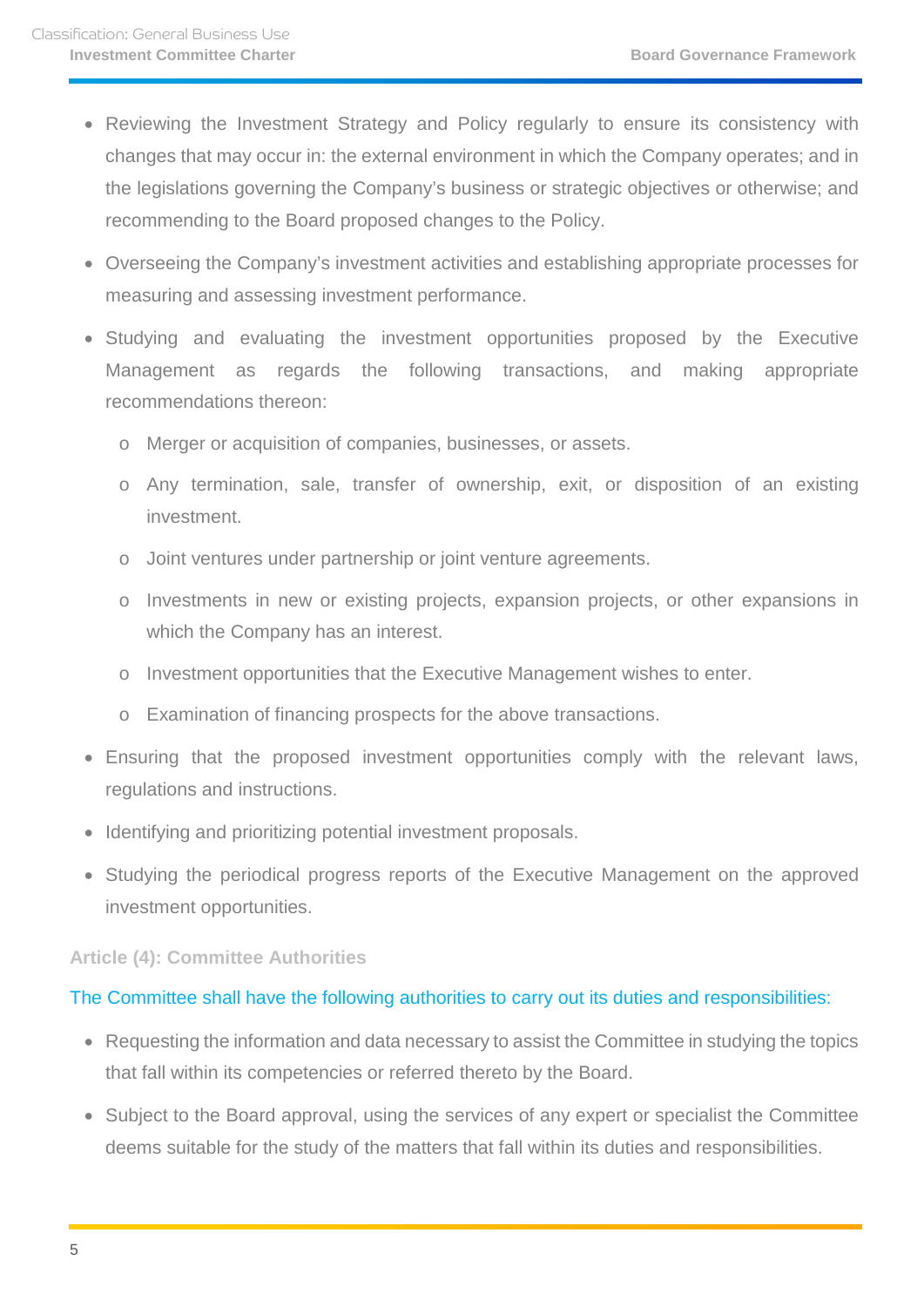- Approving or rejecting any investment opportunity, whose value is less than US\$500 million, proposed by the Executive Management, provided that justifications for approval or rejection are recorded in the minutes of meetings.
- Recommending to the Board approval or rejection of an investment opportunity, whose value equals or exceeds US\$500 million, proposed by Executive Management, provided that the justifications for approval or rejection are recorded in the minutes of meetings.

### <span id="page-5-0"></span>**Article (5): Committee Working Procedures**

## <span id="page-5-1"></span>A. Authorities of the Committee Chairman and Secretary

- The Chairman shall have the following duties:
	- o Chairing the Committee meetings and seeking to enhance their effectiveness.
	- o Representing the Committee before the Board.
	- o Convening Committee meetings, and specifying their times, dates, and venues following coordination with the Committee members.
	- o Preparing the meeting agenda, taking into consideration the topics that any Committee member wishes to include.
	- o Ensuring that topics presented to the Committee are accompanied by sufficient information to enable decision-making.
	- o Ensuring that sufficient time is made available for discussion of agenda items.
	- o Enhancing the active participation of the Committee members in the meetings through their prior study and discussion of the agenda items, and expressing their views in such a manner that contributes to the achievement of the Committee's objectives.
	- o Ensuring the provision of complete and correct information to Committee members in a timely manner to enable them to perform their duties and responsibilities.
	- o Preparing regular reports on the Committee's activities and submitting its recommendations and conclusions to the Board.
	- o Following up the implementation of the resolutions issued by the Committee.
	- o Arranging for conducting the Committee's performance evaluation.
- The Secretary General shall have the following duties: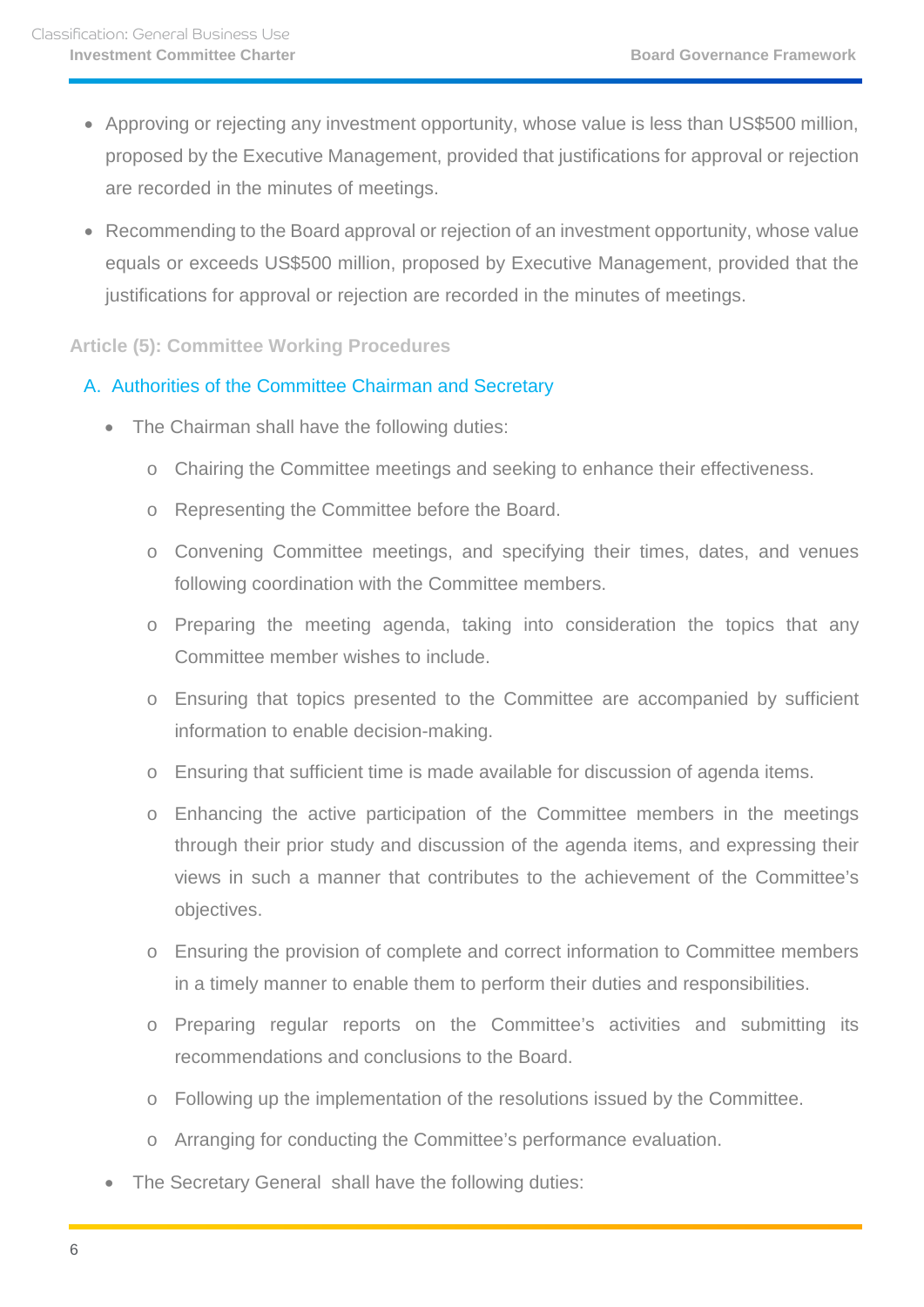- o Coordinating the Committee's meetings and setting the agenda items in coordination with the Committee Chairman.
- o Notifying the Committee members of meeting dates and providing them with agendas and documents and information necessary for studying the meeting's agenda items.
- o Attending and documenting the Committee meetings and preparing the minutes of meeting and maintaining them in a special record.
- o Maintaining documents, records and reports submitted to or issued by the Committee.
- o Providing assistance and advice to the Committee in matters falling within its competencies.

## <span id="page-6-0"></span>B. Member's Duties and Responsibilities

- Complying with the provisions of the Companies Law and its Implementing Regulations, the Capital Market Law and its implementing Regulations, other related laws and regulations, and the Company's By-Laws in exercising his/her duties. He/ She shall refrain from undertaking or participating in any transaction that may harm the interests of the Company.
- Acquainting himself/herself of the Committee's duties and responsibilities, and devoting sufficient time to exercise his/her role in performing them.
- Carrying out his/her duties free from any external influence, whether from inside or outside the Company, and not prioritizing his/her personal interests over those of the Company.
- Refraining from acceptance of gifts from any person who has business dealings with the Company.
- Preparing for and attending the meetings and not absenting himself/herself except for valid reasons, which shall be notified to the Committee Chairman in advance and be acceptable to the Committee.
- Participating effectively in the Committee meetings through prior examination and discussion of agenda items.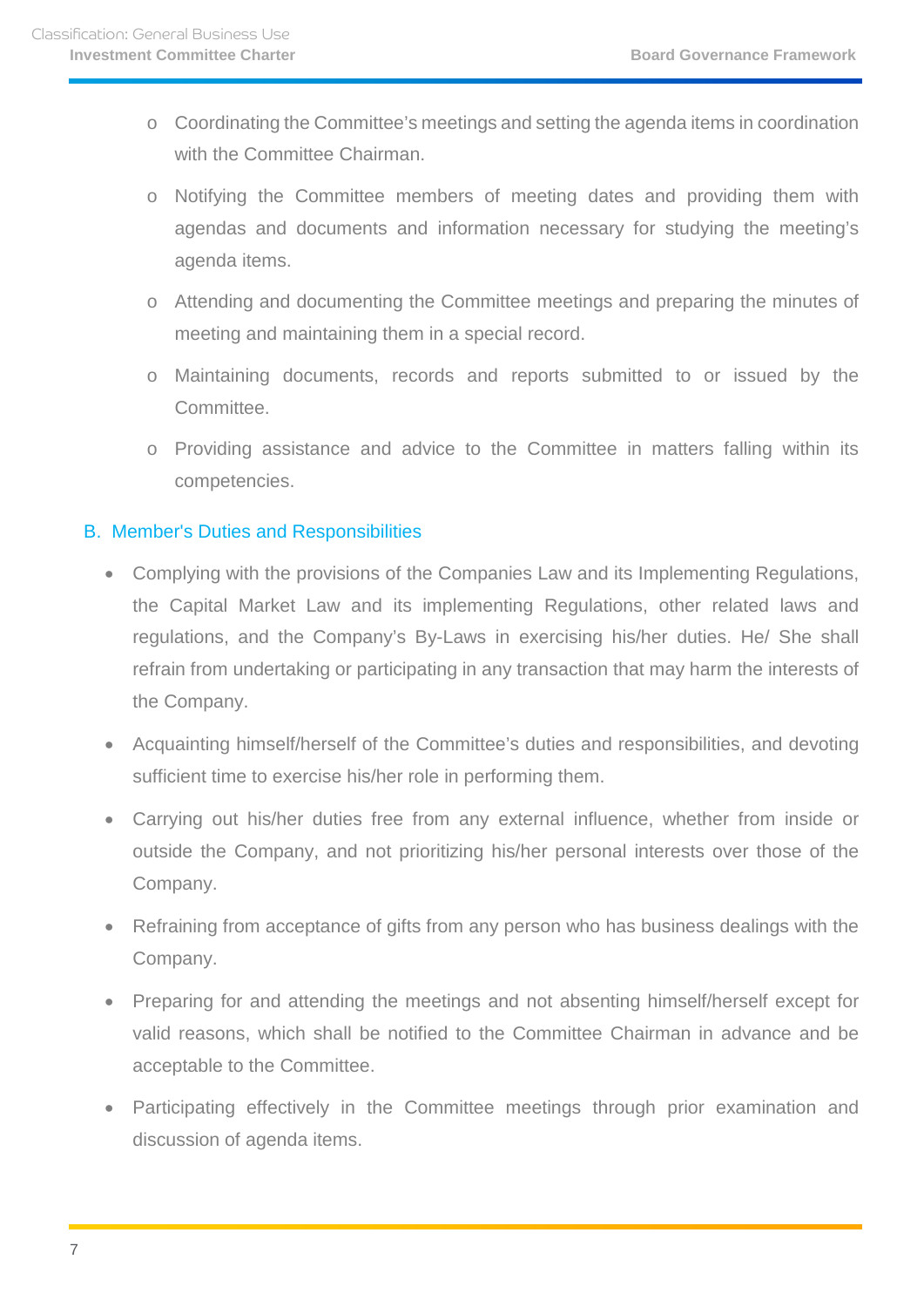- Seeking to acquaint himself/herself with the regulatory updates related to the areas and subjects relevant to the Committee's duties and responsibilities.
- Seeking to acquaint himself/herself with the recent developments related to the Company's activities and business, and other relevant areas.

## <span id="page-7-0"></span>C. Committee Meetings

- The Committee meets at least once every six months at the Committee Chairman's invitation. The Committee Chairman shall also convene a meeting in an exceptional case such as when the meeting is requested by the Board or two Committee members, or if the circumstances so require, provided that the reasons for such exceptional meeting are stated.
- The Committee adopts the dates and agenda of annual meetings of a fiscal year prior to its commencement. The meeting's invitation shall be issued at least 15 days in advance and be accompanied by the meeting agenda, documents and information necessary for discussing and deciding on the agenda items.
- In exceptional cases, meeting invitations may be issued at least five days prior to the meeting date, in accordance with the invitation procedures specified in this Charter.
- The Committee holds its meetings at Company headquarters; however, they may be held elsewhere if necessary, subject to the Board approval.
- The quorum of the Committee's meeting requires attendance of a majority of its members. A member – in cases of necessity – may attend the meeting using one of the forms of communication, subject to the Committee approval.
- The Committee meeting shall be attended by its members only. However, a member of the Board or Executive Management, who is not a member to the Committee, may only attend that meeting upon invitation by the Committee to take his/her opinion or advice.
- Committee resolutions are made by a majority vote of the present members. When votes are equal, the Chairman's vote shall be casting.
- A Committee member is entitled to object to any Committee's resolution, provided that his/her objection is expressly stated in the meeting minutes together with the reasons for the objection. Absence from a meeting at which a resolution is made, does not preclude the member's liability for implementing the resolutions, unless it is proven that the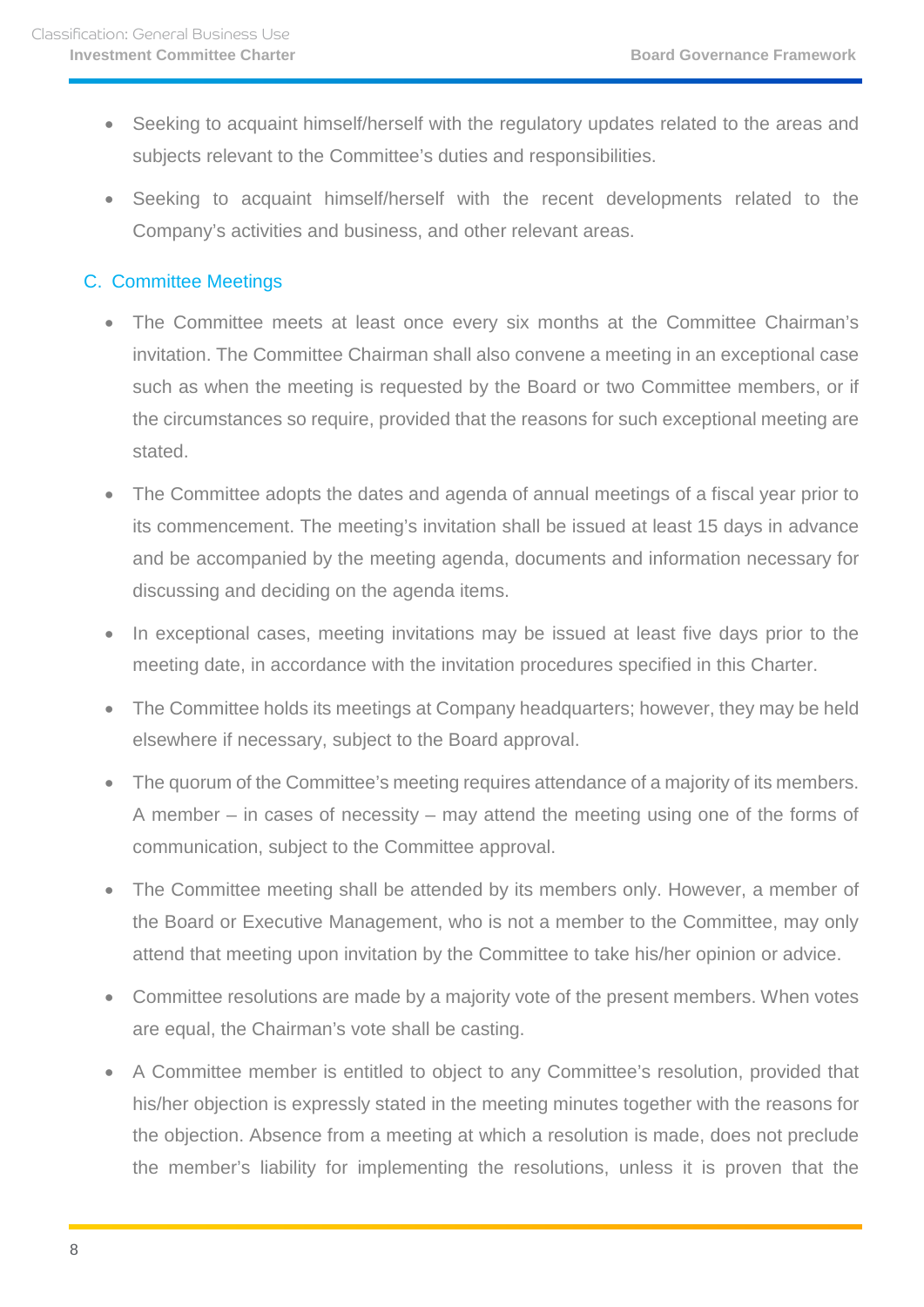member was unaware of the resolution or was unable to challenge it immediately after knowing of it.

## <span id="page-8-0"></span>D. Committee Meetings Documentation

- The Committee Secretary prepares minutes of meeting, which must include:
	- o The venue, date, and start and end time of the meeting.
	- o Names of present and absent members as well as the names of non-member attendees.
	- o Committee deliberations and resolutions together with stating the results of votes, and reasons for objections, if any.
	- o Specifying the party to be responsible for implementing the resolutions issued as well as setting the implementation timeline and follow-up mechanism.
- The Committee Secretary sends the draft minutes of meeting to Committee members. Members must record their comments, if any, on the draft within a maximum of five working days from the date of dispatch.
- After incorporating the Committee members' comments into the draft minutes, and obtaining the meeting's Chairman approval thereon, the Committee Secretary resends the amended draft to the Committee members in preparation for its approval at the next Committee meeting.
- The meeting's minutes, agenda, and all accompanying documents must be maintained in a special record to be signed by the Chairman and Secretary.

## <span id="page-8-1"></span>E. Committee Actions Following-up

• The Committee Chairman submits the Committee's recommendations and conclusions to the Board at the first Board meeting following the Committee meeting.

## <span id="page-8-2"></span>F. Committee Performance Evaluation

• The Committee shall review its performance on regular basis against such indicators as its effectiveness in carrying out its duties and responsibilities.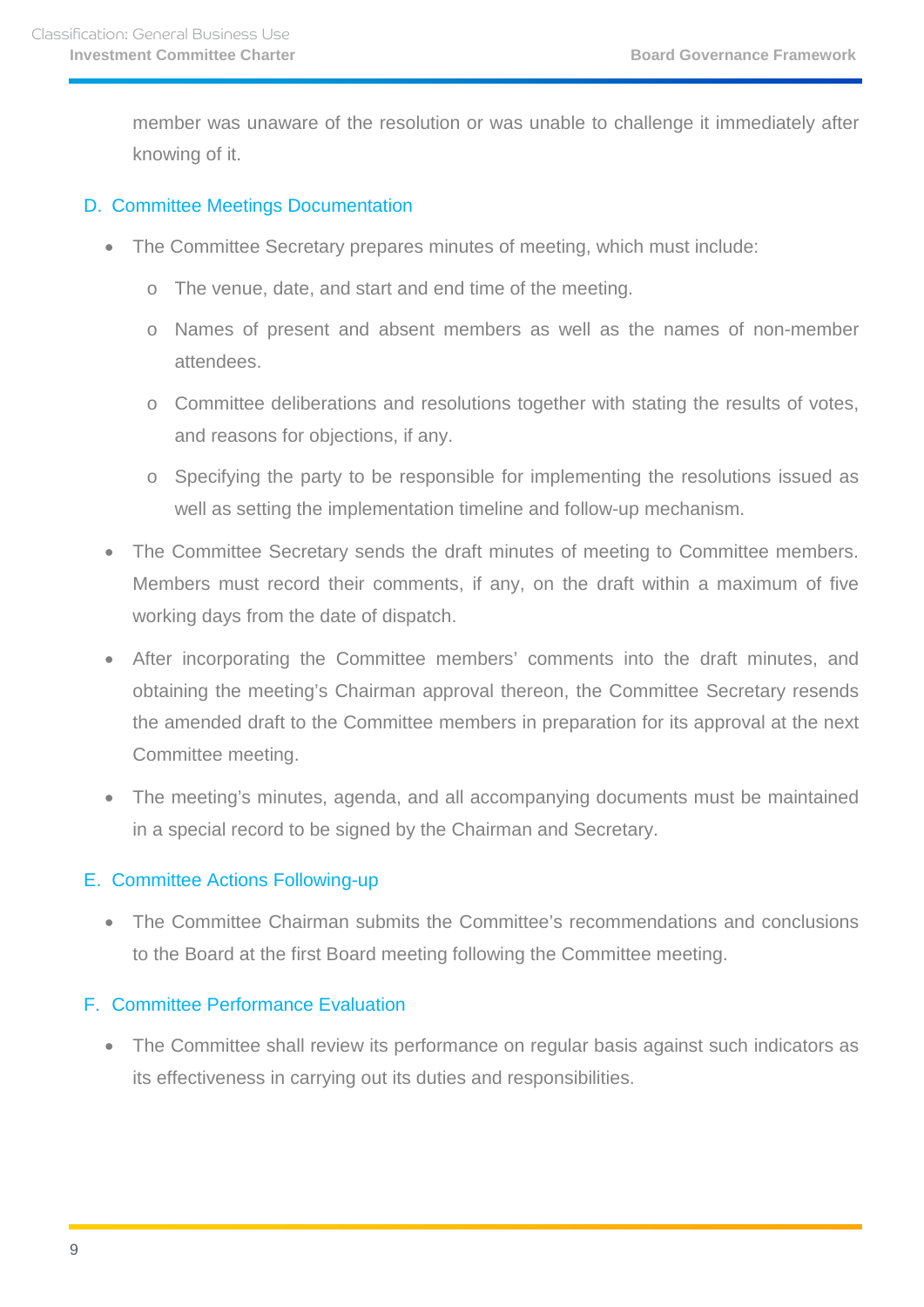## <span id="page-9-0"></span>**Article (6): Disclosure of Investment Opportunities**

The Committee shall determine the necessity of publishing public announcements on the "Tadawul" website when considering proposed investment opportunities, taking into account the following considerations:

- Degree the Company's willingness to proceed with the proposed investment opportunity.
- Inability to preserve and protect confidentiality of information.
- The opportunity is not known to the public, and its knowledge may affect the Company's assets, liabilities, financial position, or course of its or its affiliates' businesses.
- Whether it may result in a change in the price of the Company's securities.
- Whether it may significantly effects the Company's ability to meet its debt instrument obligations.
- Possibility for any other investor to take into consideration such investment opportunity when making an investment decision.
- Represents one of the cases provided for in Article (41) of the Listing Rules.

## <span id="page-9-1"></span>**Article (7): Confidentiality**

• A Member must maintain the confidentiality of information made available to him/her. He/ She may in no case, even if his/her membership is terminated, disclose them to any individual or entity unless he/she is so authorized by the Board; nor may he/she use any such information for his/her own personal benefit or that of his/her relatives or third parties. The Company has the right to demand compensation in case of violation of the provisions of this article. This obligation also applies to the Committee's Secretary.

## <span id="page-9-2"></span>**Article (8): Conflicts of Interest**

- Members must avoid situations that lead to Conflicts of Interest with the Company. A conflict of interest means that there is a direct or indirect interest to a member in any matter listed on the Committee agenda; and such an interest may (or is believed to) influence the independence of the member's opinion, which is assumed to reflect his/her professional views.
- If a member has conflicts of interest in relation to any matter on the Committee agenda, he must disclose such conflict before starting the discussion of that matter, provided that it is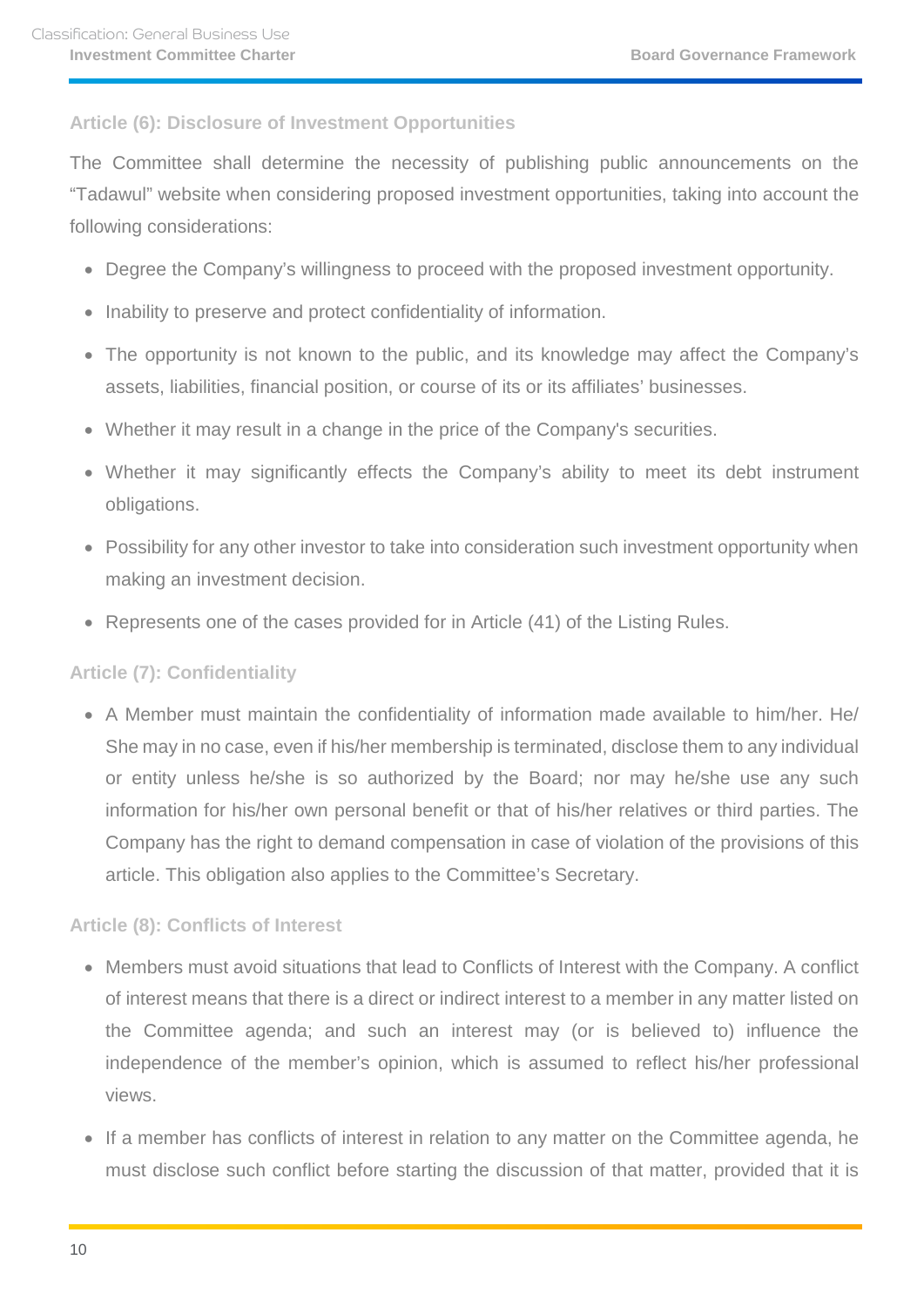stated in the minutes of meeting. In such a case, the member must not attend nor participate in the discussion of the matter nor vote thereon.

- Committee members may not have a direct or indirect interest in the contracts that are carried out for the Company's account nor engage in any business that may compete with the Company or competes it in any branch of its business activity.
- If a Committee member fails to disclose his/her interest in the contracts and businesses carried out for the Company's account, whether before or after he became a Committee member, the Company may claim, before the judicial authority, revocation of the contract with a compensation or an obligation upon the member to pay back any profit or benefit realized through such interest.
- If a Committee member fails to disclose his/her engagement in any business that may compete with the Company or competes it in one of the branches of its business activity, the Company may claim, before the judicial authority, a proper compensation.
- Committee members must not directly or indirectly make use of, exploit, or benefit from any of the Company's assets, information, or investment opportunities that are under consideration by the Company – even if the Company has decided not to pursue such an opportunity. A member may not exploit such opportunity even after expiry of his/her membership term.
- If it is proven that a member exploited an investment opportunity, the Company or any interested party, may claim, before the judicial authority, revocation of any business, profit, or gain resulting from such an opportunity. The Company may also claim a proper compensation.

<span id="page-10-0"></span>**Article (9): Members Remunerations** 

- Committee members are entitled to an annual remuneration in accordance with the Remunerations Policy of the Board Members, Committees Members, and Executive Management approved by the General Assembly.
- The Board determines the remunerations and allowances paid to the Committee's Secretary.
- In the event of a resolution by the General Assembly to terminate the membership of a Committee member due to his/her absence from three consecutive meetings within one year without an excuse acceptable to the Board, that member shall not be entitled to any remunerations or compensations for the period following the last meeting he/she attended.